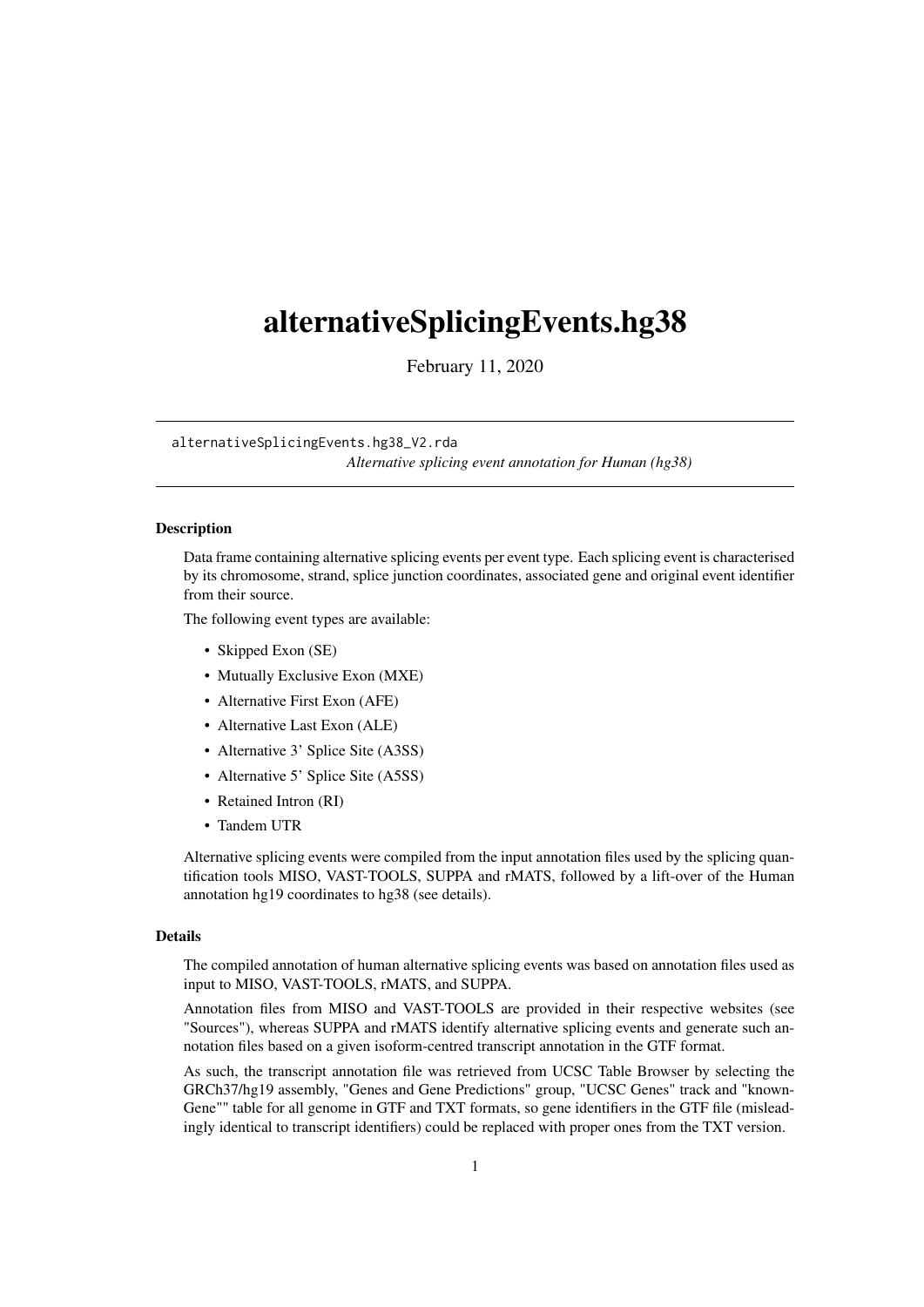After obtaining the resulting annotation files, all files were parsed to obtain the identifier, chromosome, strand and coordinates of each splicing event per event type. Then, a full outer join was performed on the annotation of the different programs per event type using dplyr::full\_join.

Note that before the outer join, some rMATS coordinates must be incremented by one to be comparable to other annotation files and the "chr" prefix in the chromosome field of some annotation files also must be removed.

Finally, Ensembl gene symbols (retrieved from UCSC Table Browser) are assigned to alternative splicing events based on overlapping exon and gene coordinates. Splicing events not assigned to any genes are marked as "Hypothetical".

For more details, check the make-data.R file.

The coordinates from the combined annotation were lifted-over from Human annotation hg19 to hg38 using rtracklayer::liftOver based on an UCSC chain file.

#### Source

- MISO: <https://miso.readthedocs.io/en/fastmiso/annotation.html>
- rMATS: [http://rnaseq-mats.sourceforge.net/user\\_guide.htm](http://rnaseq-mats.sourceforge.net/user_guide.htm)
- SUPPA: <https://bitbucket.org/regulatorygenomicsupf/suppa>
- VAST-TOOLS: <http://vastdb.crg.eu/libs/>

Transcript annotation files used to generate events from SUPPA and rMATS and annotation with gene symbols were retrieved from UCSC Table Browser ([https://genome.ucsc.edu/cgi-bin/](https://genome.ucsc.edu/cgi-bin/hgTables) [hgTables](https://genome.ucsc.edu/cgi-bin/hgTables)).

#### References

- MISO: Katz Y, Wang ET, Airoldi EM, Burge CB. Analysis and design of RNA sequencing experiments for identifying isoform regulation. Nature methods. 2010;7(12):1009-1015. doi:10.1038/nmeth.1528.
- rMATS: Shen S, Park JW, Lu Z, et al. rMATS: Robust and flexible detection of differential alternative splicing from replicate RNA-Seq data. Proceedings of the National Academy of Sciences of the United States of America. 2014;111(51):E5593-E5601. doi:10.1073/pnas.1419161111.
- SUPPA: Alamancos GP, Pagès A, Trincado JL, Bellora N, Eyras E. Leveraging transcript quantification for fast computation of alternative splicing profiles. RNA. 2015;21(9):1521- 1531. doi:10.1261/rna.051557.115.
- VAST-TOOLS: Irimia M, Weatheritt RJ, Ellis J, et al. A highly conserved program of neuronal microexons is misregulated in autistic brains. Cell. 2014;159(7):1511-1523. doi:10.1016/j.cell.2014.11.035.

#### Examples

```
library(AnnotationHub)
hub <- AnnotationHub()
## Load the alternative splicing events for Human (hg38)
```
events <- query(hub, "alternativeSplicingEvents.hg38\_V2")[[1]]